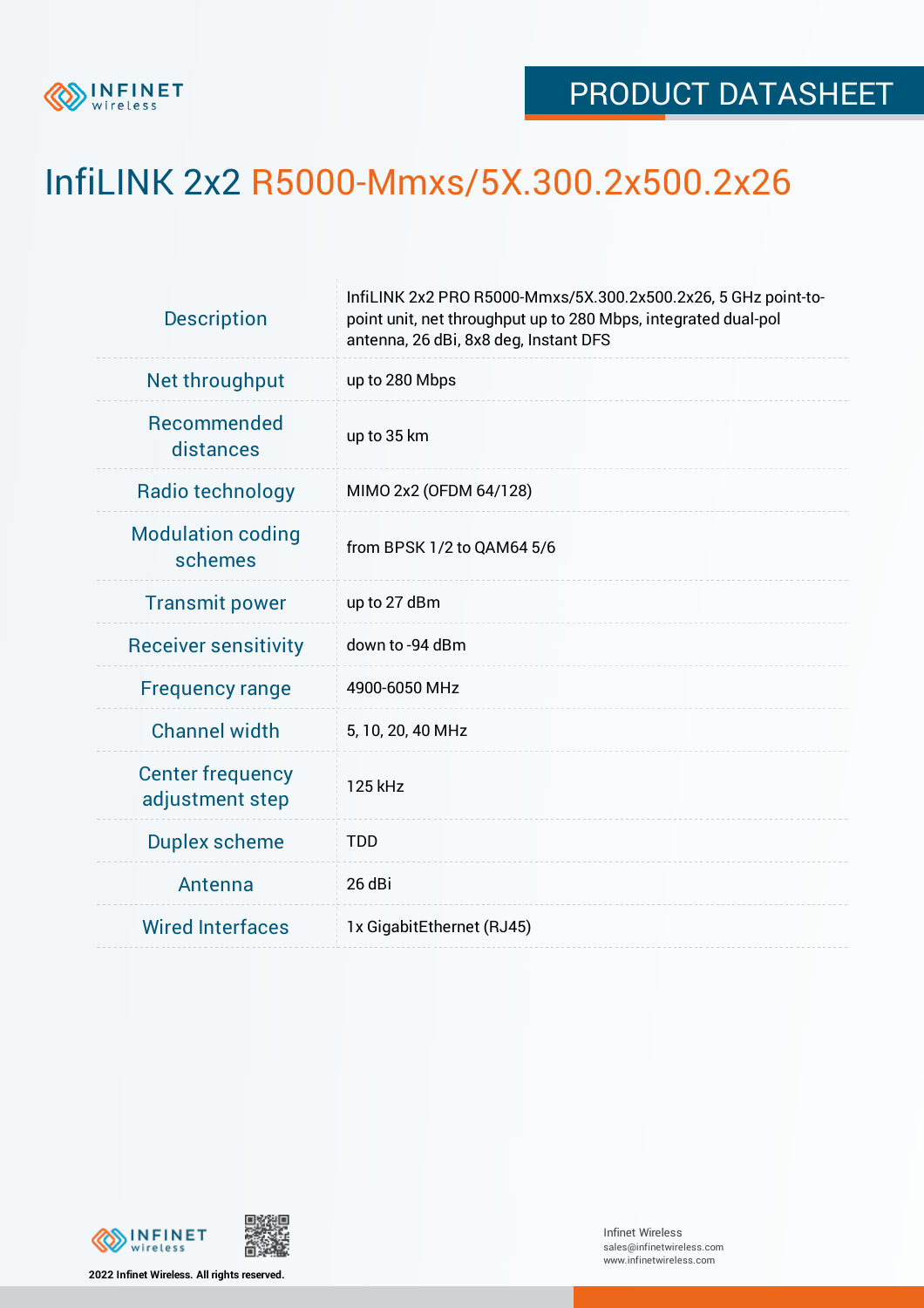

## PRODUCT DATASHEET

## InfiLINK 2x2 R5000-Mmxs/5X.300.2x500.2x26

| <b>Consumption</b>         | up to 20 W                                                                                                                                                                                                                                                                                                                  |                              |                       |                          |              |                 |  |  |
|----------------------------|-----------------------------------------------------------------------------------------------------------------------------------------------------------------------------------------------------------------------------------------------------------------------------------------------------------------------------|------------------------------|-----------------------|--------------------------|--------------|-----------------|--|--|
| <b>Power options</b>       | 110-240 VAC @ 50/60 Hz, ±4356 VDC                                                                                                                                                                                                                                                                                           |                              |                       |                          |              |                 |  |  |
| <b>Outdoor Unit (ODU)</b>  | 371 x 371 x 90 mm, 3,4 kg                                                                                                                                                                                                                                                                                                   |                              |                       |                          |              |                 |  |  |
|                            |                                                                                                                                                                                                                                                                                                                             |                              |                       |                          |              |                 |  |  |
| <b>Part Number Options</b> | Prefix<br>R5000-<br><b>Mmxs</b>                                                                                                                                                                                                                                                                                             | Freq.<br><b>Band</b><br>$5X$ | <b>Bitrate</b><br>300 | Output<br>Power<br>2x500 | Ant.<br>2x26 | Capacity<br>300 |  |  |
| <b>Part Number Example</b> | R5000-Mmxs/5X.300.2x500.2x26                                                                                                                                                                                                                                                                                                |                              |                       |                          |              |                 |  |  |
| <b>Packing List</b>        | - Outdoor unit R5000-Mmxs/5X.300.2x500.2x26 - 1 pcs.<br>- Power Supply IDU-BS-G - 1 pcs.<br>- Power Cord - 1 pcs.<br>- Connector - 1 pcs.<br>- Standard RJ-45 connector - 1 pcs.<br>- Shielded RJ-45 connector - 1 pcs.<br>- RJ-45 Plug Cap - 1 pcs.<br>- MONT-KIT-85 Mounting kit - 1 pcs.<br>- Quick Start Guide - 1 pcs. |                              |                       |                          |              |                 |  |  |



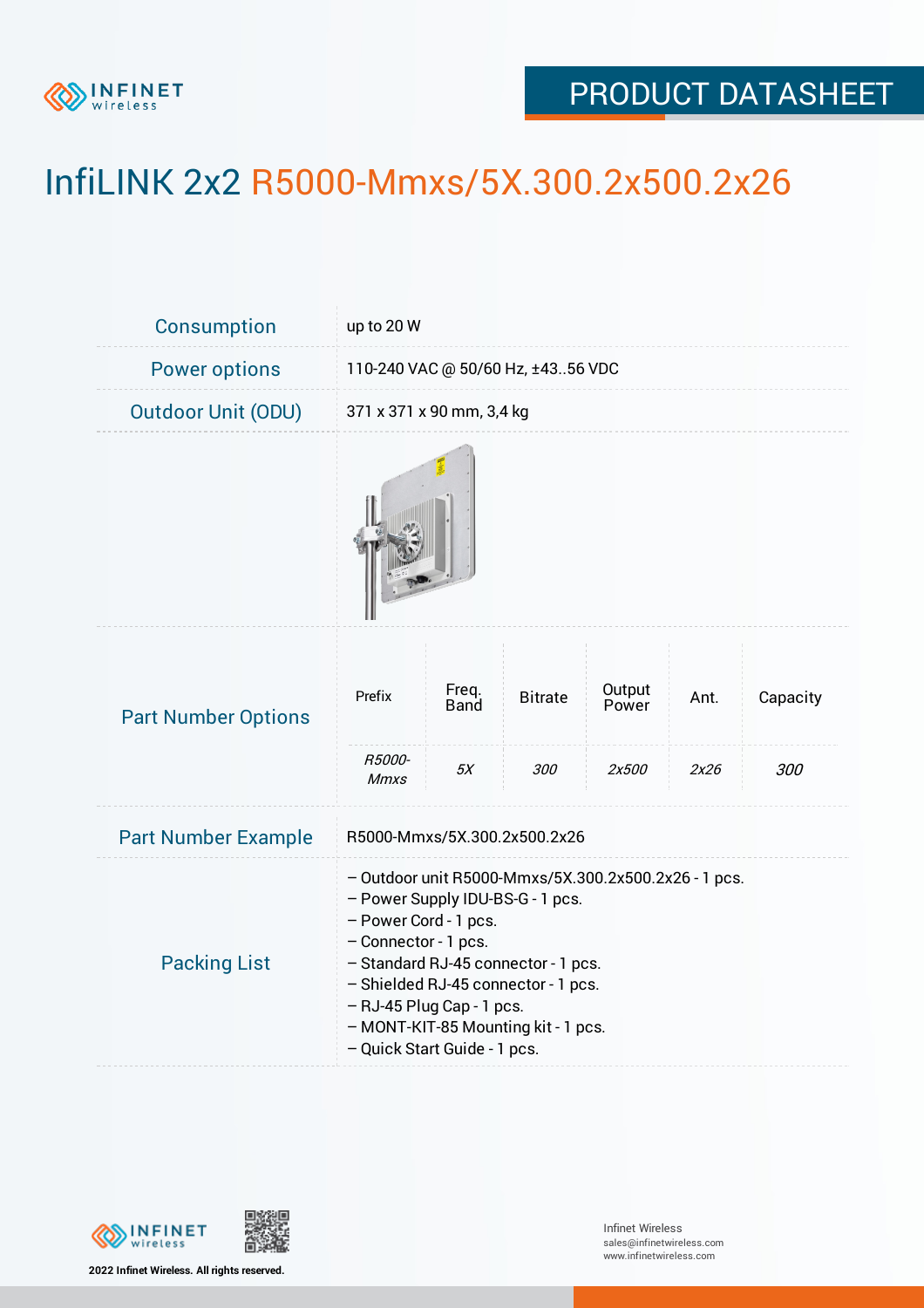

## PRODUCT DATASHEET

# InfiLINK 2x2 R5000-Mmxs/5X.300.2x500.2x26

### Features

#### **RADIO**

- **Voice/RTP Aware Superpacketing**
- ٠ **DFS**
- **Automatic Bitrate Control** Þ
- Þ **Automatic Transmit Power Control**
- ь **TDD synchronization using AUX-ODU-SYNC (excluding Smn/Lmn)**
- **Spectrum Analyzer mode** ۰
- **Channel testing tools** ١

#### **NETWORKING**

- **Ethernet-over-IP and IP-over-IP tunneling**
- **ARP protocol support** ٠
- ۱ **MAC/IP filtering**
- Þ **Full-fledged 2nd layer switch**
- Þ **RIPv2 / OSPFv2 /static routing**
- **L2/L3 Firewall** Þ
- **NAT (multipool, H.323-aware)** Þ
- Þ **DHCP client/server/relay**

#### **MANAGEMENT FEATURES**

- **Various Management Protocols: HTTP, HTTPS, Telnet, SSH, SNMP v1/2c/3 (MIB-II and proprietary MIBs)**
- **Graphical User Interface**
- **LED Indication: power status, wireless and wired link status, signal level**
- **Antenna alignment tool**
- ٠ **Automatic software update**
- **Online monitoring with proprietary EMS InfiMONITOR.**

#### **QUALITY-OF-SERVICE**

- **17 priority queues**
- **IEEE 802.1p support**
- **IP TOS / DiffServ support**
- ٠ **Full voice support**
- **Traffic limiting (absolute, relative, mixed)** ٠
- **Traffic redirection**